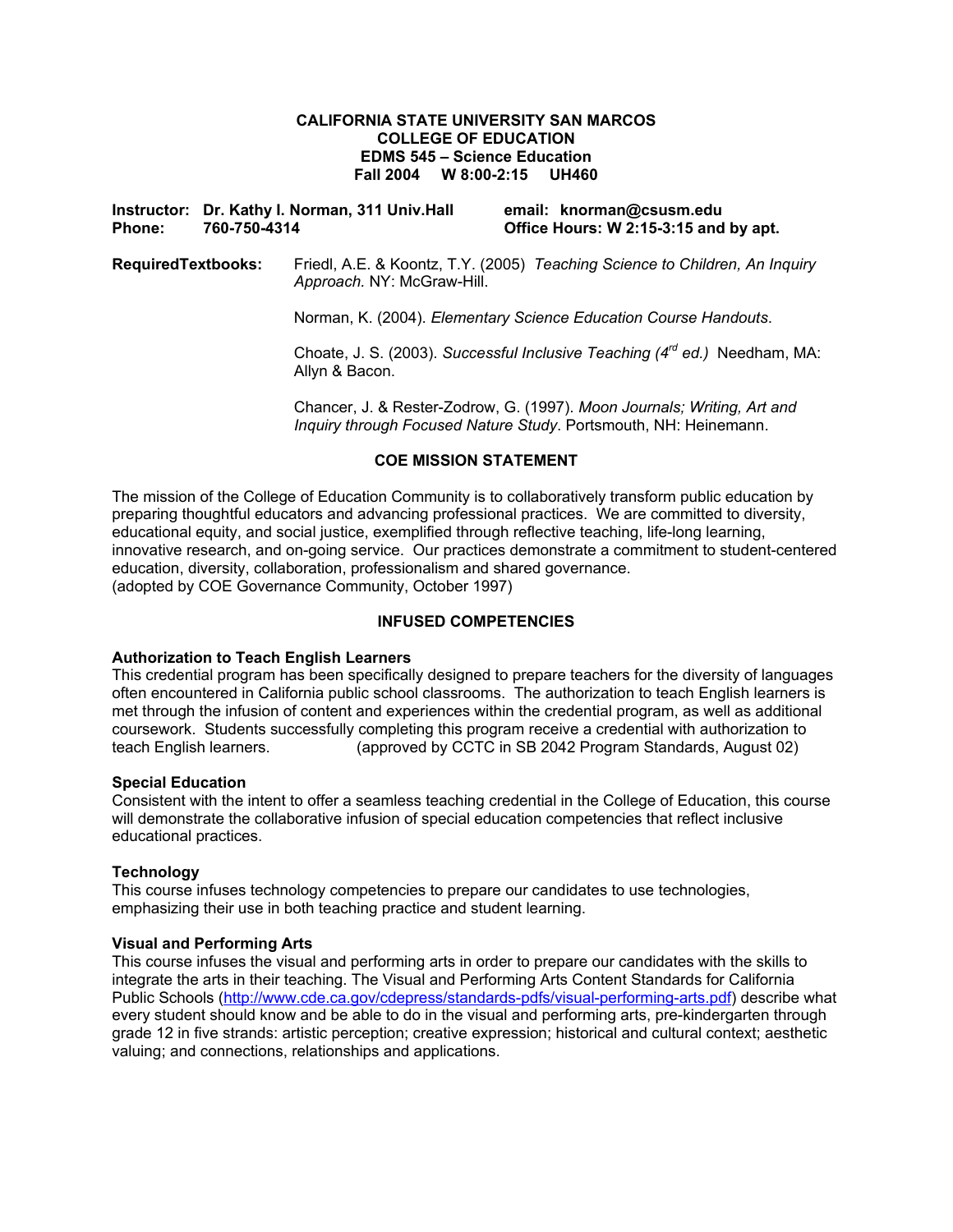## **COURSE REQUIREMENTS**

#### **Professionalism/Dispositions**

Because this course is part of an accredited program that leads to professional certification, students are expected to demonstrate behavior consistent with a professional career. Lack of professionalism in any of the following areas will alter the final grade.

1. Attend all class meetings.Attendance Policy: Due to the dynamic and interactive nature of courses in the College of Education, all students are expected to attend all classes and participate actively. Absences and late arrivals/early departures will affect the final grade. At a minimum, students must attend more than 80% of class time, or s/he may not receive a passing grade for the course at the discretion of the instructor. Individual instructors may adopt more stringent attendance requirements. Should the student have extenuating circumstances, s/he should contact the instructor as soon as possible.

For this class, if you are absent 1 day, your highest possible grade is a B. If you are absent more than 1 day, your highest possible grade is a C, which means that you will not pass the course. Late arrivals and early departures will effect your final grade. Absences do not change assignment due dates. Late assignments will receive a reduction in points for each day late.

2. Interact professionally and collaborate responsibly with your colleagues and professor. Teacher education is a professional preparation program and students will be expected to adhere to standards of dependability, and academic honesty. Prepare carefully for class, be ready to discuss readings and assignments thoughtfully.

3. Each written assignment is expected to have a clear organizational presentation and be free of grammar, punctuation and spelling errors. There will be a reduction in points for the above mentioned errors.

4. Complete all assignments on time. Late assignments will receive a 20% reduction in points for each day late. Occasionally a student may be asked to revise an assignment.

#### **Person-First Language**

Use "person-first" language in all written and oral assignments and discussions (e.g., "student with autism" rather than "autistic student").

#### **Writing**

In keeping with the All-University Writing Requirement, all courses must have a writing component of at least 2,500 words (approximately 10 pages) which can be administered in a variety of ways.

#### **Students with Disabilities Requiring Reasonable Accommodations**

Students are approved for services through the Disabled Student Services Office (DSS). This office is located in Craven Hall 5205, and can be contacted by phone at (760) 750-4905, or TTY (760) 750-4909. Students authorized by DSS to receive reasonable accommodations should meet with their instructor during office hours or, in order to ensure confidentiality, in a more private setting.

**Plagiarism:** All work submitted for this course should reflect students' efforts. When relying on supporting documents authored by others, cite them clearly and completely using American Psychological Association (APA) manual, 5<sup>th</sup> edition. Failure to do so may result in failure of the course.

#### **Multidisciplinary Magic**

Students who wish to "go the extra mile" and integrate assignments within their methods courses this semester are encouraged to do so. For example, in social studies you are creating a unit. If an assignment in science or math can be completed meeting objectives for both disciplines, and be effective for your unit, it will be received with a welcome acceptance! Please note that you would be wise to consult with instructors with your idea to ensure that the integration of subjects is complete and meets the criteria for both assignments.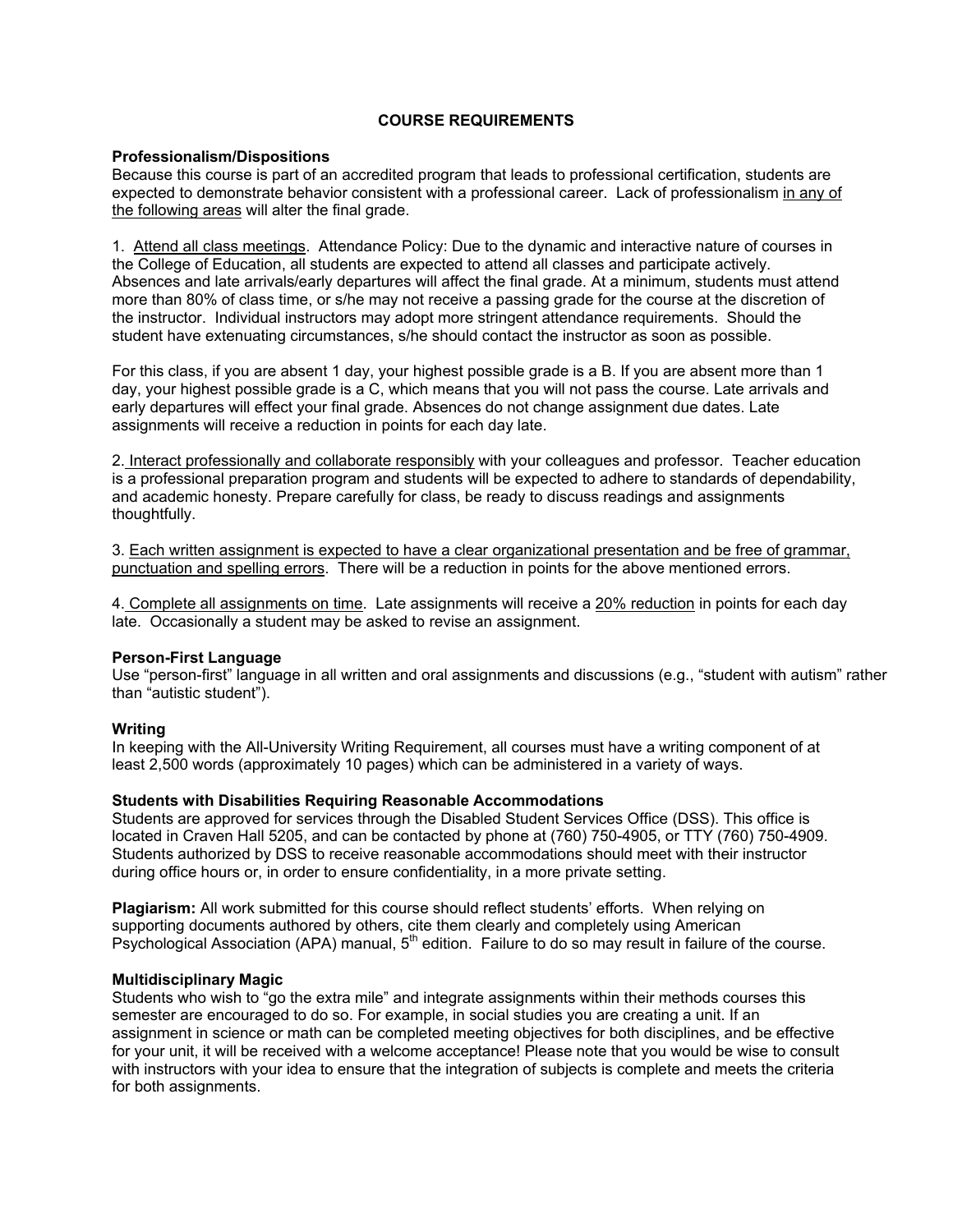## **COURSE DESCRIPTION**

This course is designed to provide a comprehensive overview of the objectives, skills, concepts, experiments, materials, and methods necessary to teach science to elementary school children. A series of team activities will provide you with first-hand experiences in these areas. This course focuses on instructional methods, techniques, materials, lesson planning, curriculum development, organization and assessment in science. The integration of curricular areas is addressed. Methods of cross-cultural language and academic development will be integrated into the course.

IMPORTANT NOTE: This is NOT a typical college course in which the instructor lectures and you follow along learning the material; the instructor will NOT lecture. We will spend the majority of time doing elementary science laboratory investigations which will be lead by students, in order to help you gain confidence and competence in doing hands-on science. In addition, you will gain additional experience and knowledge in science teaching by observing and teaching elementary science at local schools. The instructor will NOT teach in the traditional sense, but will be a facilitator in helping students to achieve course objectives. If you are not comfortable with this, this is not a course you should take.

### **COURSE OBJECTIVES**

By the end of this course, students should be able to

- 1. Demonstrate proficiency with inquiry skills of observing, measuring, inferring, classifying, predicting, verifying predictions, hypothesizing, isolating variables, interpreting data, and experimenting.
- 2. Identify exemplary materials (curriculum kits, science programs, textbooks, equipment, technology, ancillary materials) appropriate for elementary school children.
- 3. Demonstrate knowledge and understanding of the California Science Framework, the California Science Content Standards, and the National Science Education Standards.
- 4. Demonstrate an understanding of the physical, earth and life science concepts included in the K-8 California Science Content Standards, and how to design lessons to teach the concepts.
- 5. Use the Learning Cycle model of instruction to teach science in a contemporary manner.
- 6 Use technology in elementary science teaching.
- 7. Demonstrate confidence in leading and performing investigations designed to teach science concepts, science process skills, and scientific attitudes.
- 8. Use authentic methods of assessment to evaluate learning of science concepts and processes.
- 9. Design an elementary science teaching mini-unit.
- 10. Practice strategies to include all students in science (linguistically and culturally diverse, students with disabilities and other students with special needs).

### **ASSESSMENT OF COURSE OBJECTIVES**

| 1. Participation, Collaboration, and Professionalism (in class, individual)                    | 10 $%$  |
|------------------------------------------------------------------------------------------------|---------|
| 2. Reading Accountability (completed outside of class, individual)                             | $15 \%$ |
| 3. Leadership of Hands-on Science Lesson (performed in class, teams)                           | 10 $%$  |
| 4. Science Exploratorium Lesson Plan/Presentation (completed during class time, pairs)         | 10 $%$  |
| 5. Moon Journals Assignment (completed in class, individual)                                   | 5%      |
| 6. Science Action Research Project (completed outside class, discussed in class, pairs)        | $20\%$  |
| 7. Science Teaching Unit and Presentation (completed outside class, presented in class, pairs) | 20%     |
| 8. Mock Interview (completed in class)                                                         | 10 $%$  |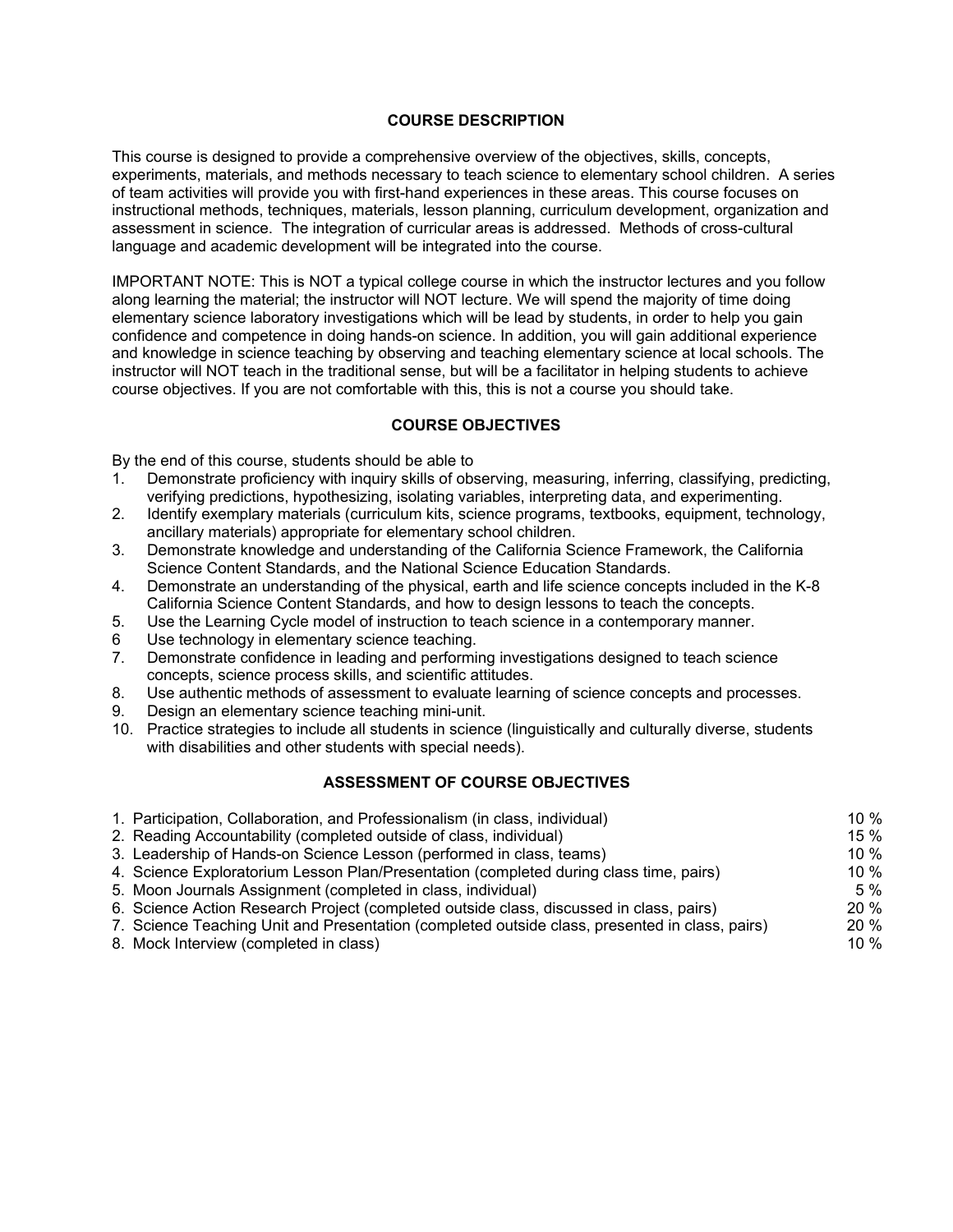### **COURSE GRADES**

### **Course Grades will be determined by points earned:**

| A = 93-100 | $B = 83 - 86$   | $C = 73-76$     |
|------------|-----------------|-----------------|
| A– = 90-92 | $B - 80 - 82$   | $C_{-}$ = 70-72 |
| B+ = 87-89 | $C_{+}$ = 77-79 | $F = 0.69$      |

It is expected that students will proofread and edit their assignments prior to submission. Students will ensure that the text is error-free (grammar, spelling), and ideas are logically and concisely presented. The assignment's grade will be negatively affected as a result of this oversight. Each assignment will be graded approximately 80% on content and context (detail, logic, synthesis of information, depth of analysis, etc.), and 20% on mechanics.

All citations, where appropriate, will use American Psychological Association (APA) format. Consult American Psychological Association (APA) Manual,  $5<sup>th</sup>$  edition for citation guidance.

Grading will also include a component of "professional demeanor." Students will conduct themselves in ways that are generally expected of those who are entering the education profession. This includes but is not limited to:

- On-time arrival to all class sessions;
- Advance preparation of readings and timely submission of assignments;
- Respectful participation in all settings (e.g., whole group, small group, in/outside of class);
- Carefully considered, culturally aware approaches to solution-finding.

### **TEACHING PERFORMANCE EXPECTATIONS**

## **Standards of Quality and Effectiveness for Professional Teacher Preparation Programs California Commission on Teacher Credentialing**

This course is designed to help those seeking a Multiple Subjects Credential develop the skills, knowledge and attitudes necessary to assist schools and districts in implementing effective programs for all students. The successful candidate will be able to merge theory and practice in order to realize a comprehensive and extensive educational program for all students. Students will document their knowledge and understanding of TPE 1A and TPE5 through assignments completed in EDMS 545

### A. MAKING SUBJECT MATTER COMPREHENSIBLE TO STUDENTS

TPE 1A: Subject-Specific Pedagogical Skills for Multiple Subject Teaching Assignments - Teaching Science in a Multiple Subject Assignment

Candidates for a Multiple Subject Teaching Credential demonstrate the ability to teach the state-adopted academic content standards for students in science (K-8). They balance the focus of instruction between science information, concepts, and investigations. Their explanations, demonstrations, and class activities serve to illustrate science concepts and principles, scientific investigation, and experimentation. Candidates emphasize the importance of accuracy, precision,

### C. ENGAGING AND SUPPORTING STUDENTS IN LEARNING

TPE 5: Student Engagement

Candidates for Teaching Credentials clearly communicate instructional objectives to students. They ensure the active and equitable participation of all students. They ensure that students understand what they are to do during instruction and monitor student progress toward academic goals. If students are struggling and off-task, candidates examine why and use strategies to re-engage them. Candidates encourage students to share and examine points of view during lessons. They use community resources, student experiences, and applied learning activities to make instruction relevant. They extend the intellectual quality of student thinking by asking stimulating questions and challenging student ideas. Candidates teach students to respond to and frame meaningful questions.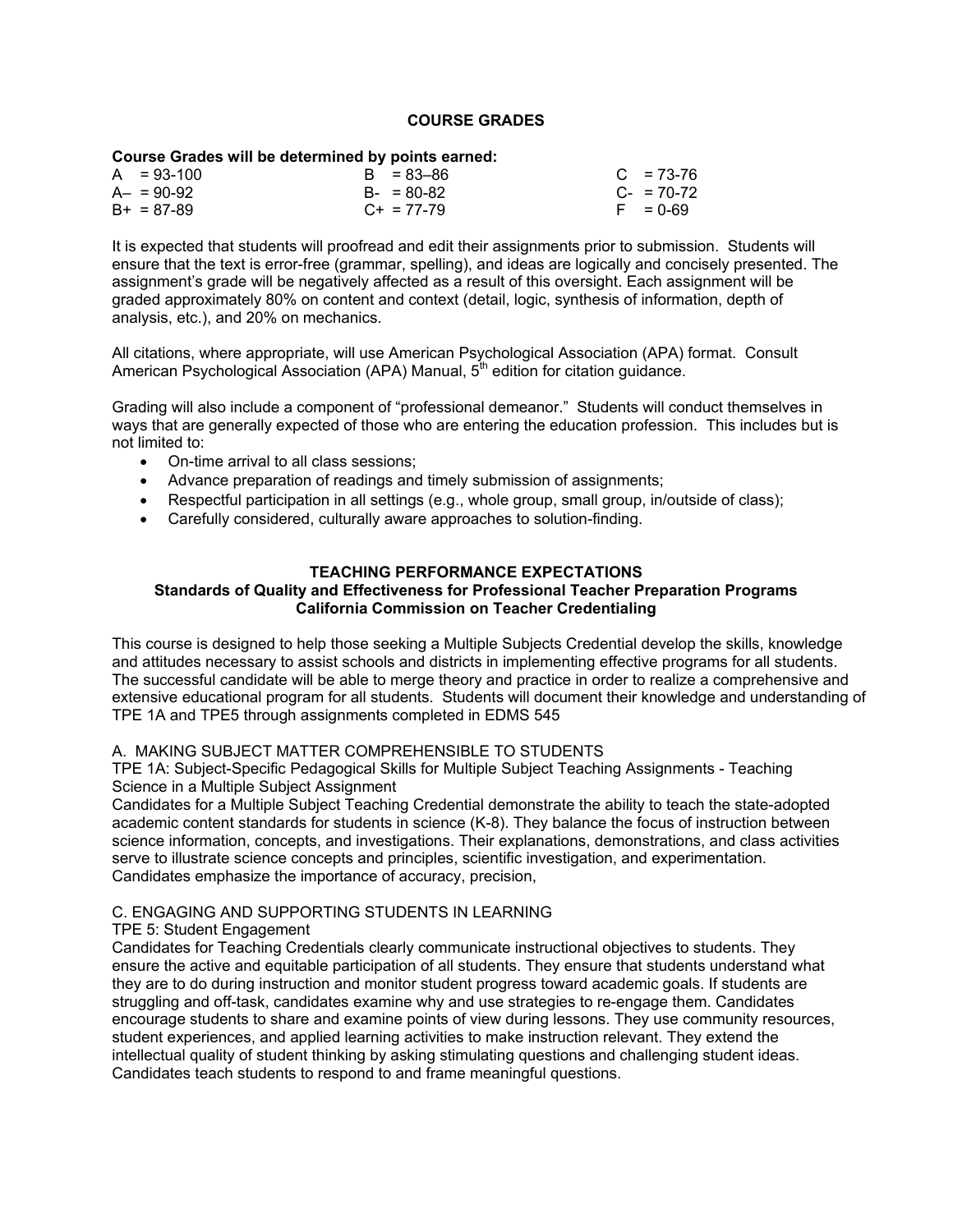## **PARTICIPATION, COLLABORATION AND PROFESSIONALISM**

Students are expected to actively participate, collaborate, and demonstrate professionalism at all times. ASSESSMENT 1

|                                                                                                                                                                               | <b>Excellent</b>                                                                                                                                                                                                                                                                                                                                                                           | Acceptable                                                                                                                                                                                                                                                                                | Unacceptable                                                                                                                                                                                                                                                           | <b>Comments</b> |
|-------------------------------------------------------------------------------------------------------------------------------------------------------------------------------|--------------------------------------------------------------------------------------------------------------------------------------------------------------------------------------------------------------------------------------------------------------------------------------------------------------------------------------------------------------------------------------------|-------------------------------------------------------------------------------------------------------------------------------------------------------------------------------------------------------------------------------------------------------------------------------------------|------------------------------------------------------------------------------------------------------------------------------------------------------------------------------------------------------------------------------------------------------------------------|-----------------|
| <b>Attitude</b><br>Do you show a<br>positive attitude<br>toward class, "the<br>work" and learning?                                                                            | Always displays a<br>positive attitude. May<br>offer constructive<br>criticism and include<br>alternatives that show<br>initiative.                                                                                                                                                                                                                                                        | Sometimes displays a<br>positive attitude. May<br>offer constructive<br>criticism and include<br>alternatives that show<br>initiative.                                                                                                                                                    | Seldom has a positive<br>attitude. Often is critical.<br>Does not offer alternative<br>solutions to criticism.                                                                                                                                                         |                 |
| Participation<br>Do you participate in<br>class discussions<br>productively, sharing<br>your knowledge and<br>understandings?                                                 | Attends every class,<br>always on time and well<br>prepared, and never<br>leaves early. Gives<br>closest attention to class<br>activities and speakers.                                                                                                                                                                                                                                    | Attends every class, on<br>time and prepared, and<br>never leaves early.<br>Gives most attention to<br>class activities and<br>speakers.                                                                                                                                                  | Is not always ready when<br>class time begins.<br>Doesn't give full attention<br>in class; sometimes talks<br>when others are<br>speaking.                                                                                                                             |                 |
| <b>Professionalism</b><br>Do you exhibit<br>professional<br>behavior at all times?                                                                                            | Consistently behaves,<br>talks and works in a<br>professional manner,<br>regardless of task/topic.                                                                                                                                                                                                                                                                                         | Most of the time,<br>behaves, talks and works<br>in a professional manner,<br>regardless of task/topic.                                                                                                                                                                                   | Seldom behaves, talks,<br>and works in a<br>professional manner,<br>regardless of task/topic.                                                                                                                                                                          |                 |
| <b>Collaboration</b><br>Can you monitor and<br>adjust your<br>participation to allow<br>for others' ideas to<br>be heard? Are you<br>supportive of others'<br>ideas and work? | Consistently listens to,<br>shares with, and<br>supports the efforts of<br>others. Tries to keep<br>people working well<br>together.                                                                                                                                                                                                                                                       | Most of the time listens<br>to, shares with, and<br>supports the efforts of<br>others, but sometimes is<br>not a good team<br>member.                                                                                                                                                     | Rarely listens to, shares<br>with, and supports the<br>efforts of others. Is not<br>always a good team<br>player.                                                                                                                                                      |                 |
| <b>Contributions</b><br>Do you contribute to<br>whole class and<br>group work? Do you<br>"do your share"?                                                                     | Consistently provides<br>useful ideas; always<br>stays focused on the<br>task. Exhibits a lot of<br>effort and valuable<br>contributions.                                                                                                                                                                                                                                                  | Most of the time provides<br>useful ideas and stays<br>focused. A satisfactory<br>group member who does<br>what is required.                                                                                                                                                              | Rarely provides useful<br>ideas; not always<br>focused. Reluctant to<br>participate. Lets others<br>take charge.                                                                                                                                                       |                 |
| <b>Disposition</b><br>toward teaching<br>Do you exhibit a<br>positive disposition<br>towards teaching<br>all students?                                                        | Consistently<br>demonstrates concern in<br>learning to teach all<br>children. Always<br>demonstrates strong<br>commitment toward<br>developing (a) an<br>understanding of<br>children, (b) teaching<br>strategies, and (c)<br>knowledge of the CA<br>Standards for the<br><b>Teaching Profession</b><br>(CSTP), Teacher<br>Performance<br>Expectations (TPE), and<br>CA Content Standards. | Most of the time<br>demonstrates concern in<br>learning to teach all<br>children. Often<br>demonstrates<br>commitment toward<br>developing (a) an<br>understanding of<br>children, (b) teaching<br>strategies, and (c)<br>knowledge of the<br>CSTP's, TPE's, and CA<br>Content Standards. | Rarely shows concern in<br>learning to teach all<br>children. Rarely<br>demonstrates<br>commitment toward<br>developing (a) an<br>understanding of<br>children, (b) teaching<br>strategies, and (c)<br>knowledge of the<br>CSTP's, TPE's, and CA<br>Content Standards. |                 |
| Leadership<br>Do you interact<br>productively with your<br>peers and show<br>leadership initiative?                                                                           | Shows strength through<br>leadership in class<br>activities; other students<br>respect you as a leader.                                                                                                                                                                                                                                                                                    | Effectively participates<br>and contributes, but<br>rarely shows leadership<br>qualities.                                                                                                                                                                                                 | Does not show<br>leadership in any area of<br>class.                                                                                                                                                                                                                   |                 |

## **Rubric for PCP: Participation, Collaboration and Professionalism**

You will do a self assessment, using this rubric, and write a 1-2 page rationale.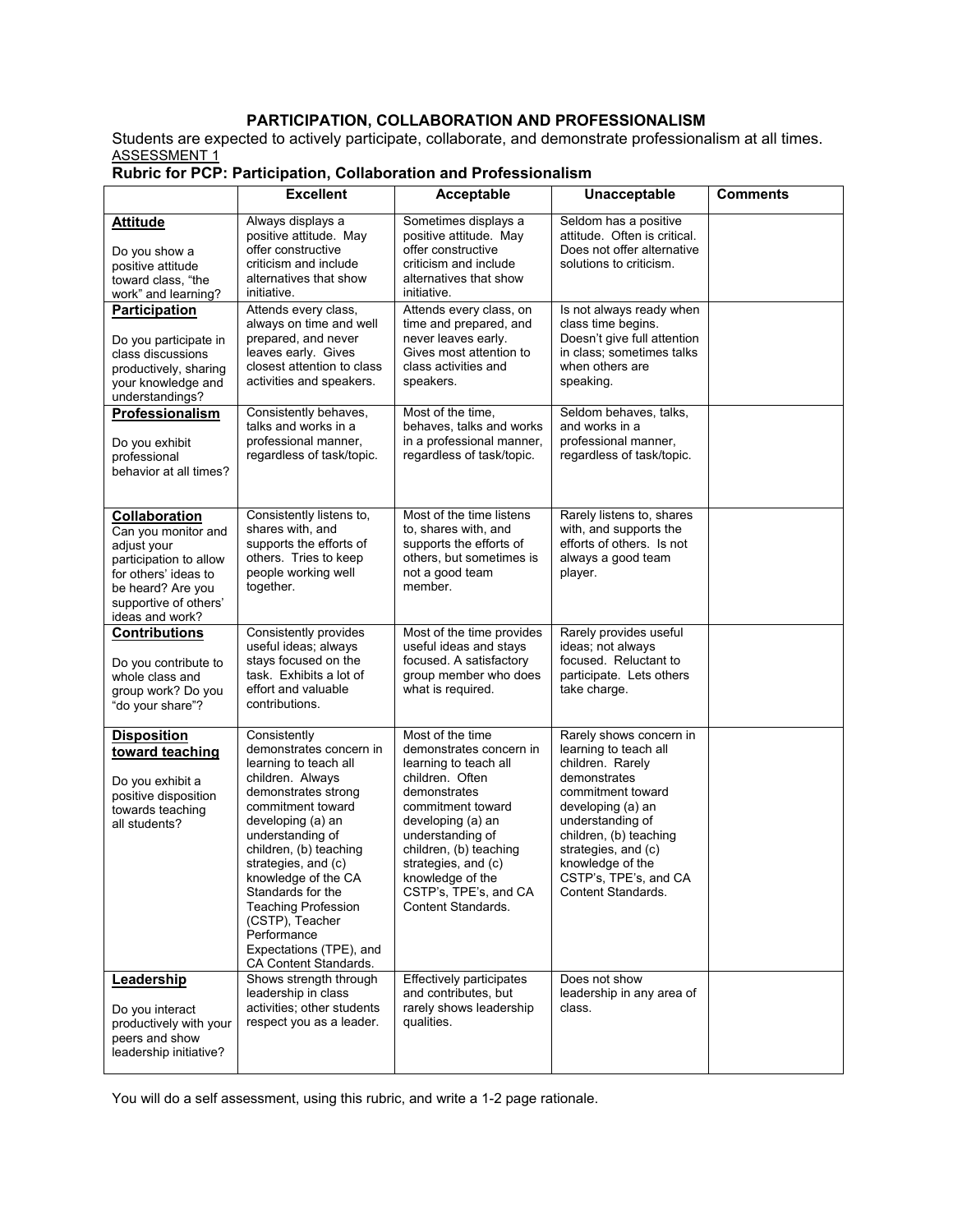### ASSESSMENT 2

#### **READING ACCOUNTABILITY**

For each of chapters 2-21, select two science concepts that interest you.

For each concept:

- 1. Provide evidence you understand the concept.
- 2. Explain how you will teach this concept in your classroom.
- 3. Develop a higher level thinking question about the concept.

Grading: Maximum of 5 pts. for each chapter's concepts. 20 CHAPTERS X 5 PTS=100 PTS

Format:

Chapter X (worth 5 points)

Concept 1

- Evidence you understand the concept.
- Explanation of how you will teach this concept in your classroom.
- Higher level thinking question about the concept.

Concept 1

- Evidence you understand the concept.
- Explanation of how you will teach this concept in your classroom.
- Higher level thinking question about the concept.

Chapter Y (worth 5 points)

Concept 1

- Evidence you understand the concept.
- Explanation of how you will teach this concept in your classroom.
- Higher level thinking question about the concept.

Concept 1

- Evidence you understand the concept.
- Explanation of how you will teach this concept in your classroom.
- Higher level thinking question about the concept.

### **PRIMARY TEACHING PERFORMANCE EXPECTATIONS**

TPE 1A: Subject-Specific Pedagogical Skills for Multiple Subject Teaching Assignments TPE 4: Making Content Accessible

TPE 5: Student Engagement

TPE 6: Developmentally Appropriate Teaching Practices

TPE 6A: Developmentally Appropriate Practices in Grades K-3

TPE 6B: Developmentally Appropriate Practices in Grades 4-8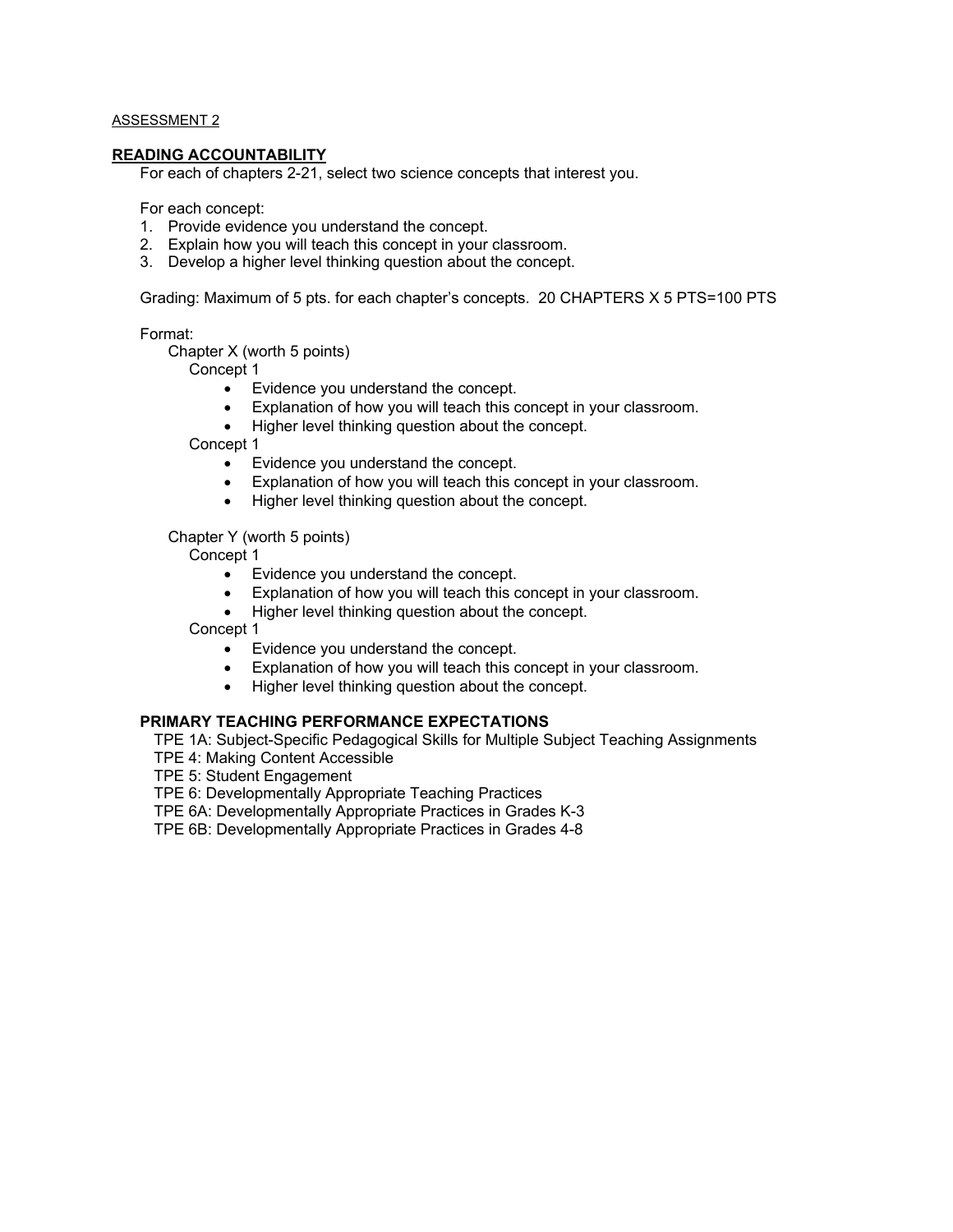### ASSESSMENT 3

### **LEADERSHIP OF HANDS-ON SCIENCE LESSON** (teams of 3)

# **Critical Assessment Task (CATs)**

Students will lead hands-on science lessons during class. The lessons should model inquiry instruction, good questioning skills, and be content-understandable and non-judgmental. The lessons should be based on the California content standards. SDAIE strategies, technology integration, and methods for teaching students with disabilities should all be included and pointed out during the lesson.

You will work in teams of two-three to lead science lessons based on the Learning Cycle Model of Instruction. You will teach these to your classmates. Each lesson will be allocated a maximum of 45 minutes of class time to teach. Your classmates will not role-play elementary students, but will learn the science content and how to teach it. Treat your classmates as teachers, not elementary students.

The lessons should include hands-on lessons, and should emphasize particular science concepts. The Exploration and Application phases of the Learning Cycle must require different hands-on science activities using manipulatives. Hands-on activities are NOT reading or completing worksheets (though they may require students to read something or complete lab observation sheets). You should take the activities "off of paper" and require students to use the science process skills with science manipulatives.

Be sure you understand the concepts you are emphasizing, and that you can explain them. The lessons should be developmentally appropriate for K-6, and should follow the NSTA Safety Guidelines. Begin the lesson by writing essential questions about the lesson on the board, for students to consider during the lesson. Make sure that you include the 3 stages of the Learning Cycle. Make sure that science content background and applications to everyday life are addressed. You need to explain SDAIE strategies and adaptations for students with disabilities.

Prepare a Powerpoint Computer Presentation to use in your lesson. The presentation should include a detailed explanation of the science content, as well as a list and definitions of science concepts important to the lesson. Additionally, include a list of at least 5 web sites (with short descriptions) that address the science topic and concepts through simulations, graphics and movies. You should have links to these web sites and show examples during the lesson.

Science Lesson Handout

- Prepare a handout which includes the information under Lesson Plan Format
- Bring copies of the activity for each person with
	- o team members' names at the top
	- o reference at the bottom.
- \*\*\* Also do a self-assessment, using the rubric for this assignment. Turn in your completed rubric stapled on top of the assignment.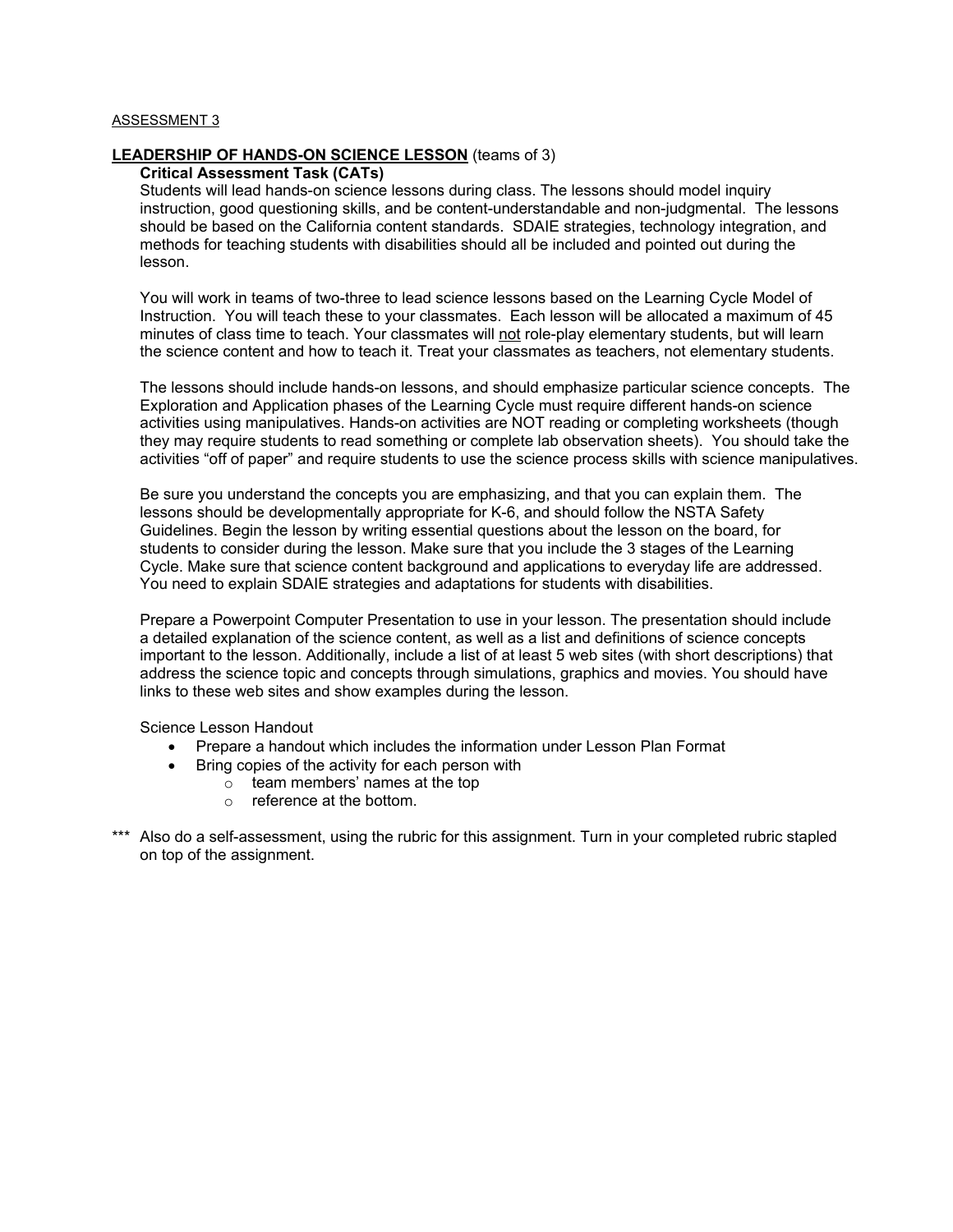### **Lesson Plan Format**

**Lesson Title**: What is the title of your lesson? **Grade Level**: What is the grade level? **Student Groupings**: How will you group students for instruction?

**Materials/Resources/Technology:** What does the teacher need? What do the students need?

**California Science Content Standard(s):** What standards are addressed? Include at least one science area (life science, physical science, or earth science) standard and one investigation standard.

**Lesson Objective(s):** What do you want students to be able to do?

Write in complete sentences. Use an action verb and explain how students will demonstrate their new knowledge and understanding. "The students will

**Science Concept(s):** What are you trying to teach? Which essential questions will be answered through the lesson? Do not say "The students will \_\_\_\_." (That is an objective, not a concept.)

**Assessment**: How will your students demonstrate that they have met the objective? What evidence demonstrates that they have achieved the objective?

**Lesson Procedures:** Explain the procedures for each. Include what the teacher will do and what the students will do.

## **The Learning Cycle**

- a. Exploration
	- (minutes?)
- b. Concept Invention (minutes?)
- c. Concept Application (minutes?)

### **Accommodations/Adaptations/Applications:**

- $\triangleright$  SDAIE strategies and explanations (5)
- $\triangleright$  Adaptations for students with disabilities and explanations (5)
- $\triangleright$  Applications to everyday life and explanations (5)

**Science Content Background:** 1-2 page summary of the content background **Web Sites**: 5 interactive relevant web sites with descriptions **Children's Literature Books**: Title, author, publisher, year of 5 children's books on the topic

**Arts Standards Integration**: Explain how you will integrate learning in the Arts. **References:** Title, author, publisher, year of resources

## **PRIMARY TEACHING PERFORMANCE EXPECTATIONS**

TPE 1A: Subject-Specific Pedagogical Skills for Multiple Subject Teaching Assignments

- TPE 2: Monitoring Student Learning During Instruction
- TPE 4: Making Content Accessible

TPE 5: Student Engagement

TPE 6: Developmentally Appropriate Teaching Practices

TPE 6A: Developmentally Appropriate Practices in Grades K-3

- TPE 6B: Developmentally Appropriate Practices in Grades 4-8
- TPE 9: Instructional Planning
- TPE 10: Instructional Time
- TPE 13: Professional Growth

## **SECONDARY TEACHING PERFORMANCE EXPECTATION**

TPE 7: Teaching English Learners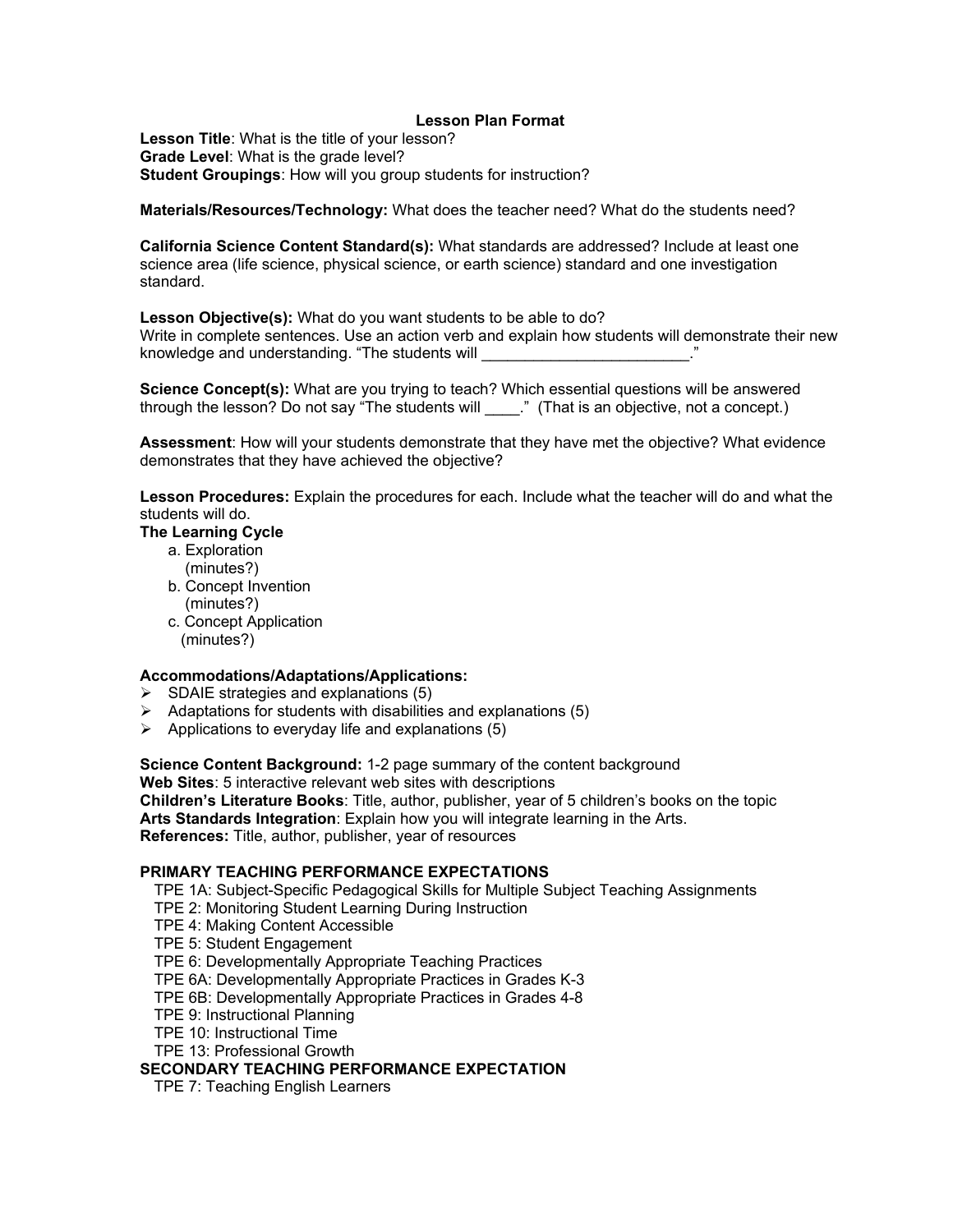### **RUBRIC FOR LEADERSHIP OF HANDS-ON SCIENCE LESSON**

For Grading and Self-Assessment. Complete, staple on top of lesson plan and turn in to Dr. Norman **Score Criteria Quality of Work** 

|                    | 8-10 pts                     | $4-7$ pts            | $\overline{1}$ -3 pts                | 0 pts              |
|--------------------|------------------------------|----------------------|--------------------------------------|--------------------|
|                    | You included title (1        | 4-7 components       | 1-3 components                       | These components   |
| Info. about        | pt), grade level (1          | included.            | included.                            | not included.      |
| lesson             | pt), student                 |                      |                                      |                    |
| 10 point           | groupings (1),               |                      |                                      |                    |
| max                | materials/                   |                      |                                      |                    |
|                    | resources/ tech (1           |                      |                                      |                    |
|                    | pt), content                 |                      |                                      |                    |
|                    | standards (1 pt),            |                      |                                      |                    |
|                    | objectives (3 pts),          |                      |                                      |                    |
|                    | references (2 pts).          |                      |                                      |                    |
| Science            | You included 1-2             | Science concepts     | Science concepts                     | Science concepts   |
| Concepts/          | statements of the            | and essential        | and essential                        | and/or essential   |
| Essential          | science concept, as          | questions are poorly | questions are brief                  | questions not      |
| Questions          | well as essential            | described.           | and unclear.                         | included.          |
| 10 point           | questions answered           |                      |                                      |                    |
| max                | through the lesson.          |                      |                                      |                    |
|                    | You included a               | Performance          | Assessment                           | Performance        |
| Assess-            | performance                  | assessment poorly    | included, but not a                  | assessment not     |
| ment               | assessment during            | described; link with | performance                          | included.          |
| 10 point           | which students               | objective unclear.   | objective or the                     |                    |
| max                | show evidence that           |                      | assessment does                      |                    |
|                    | they achieved the            |                      | not match the                        |                    |
|                    | objective(s) and             |                      | objective.                           |                    |
|                    | learned the science          |                      |                                      |                    |
|                    | concept.<br>Predictions were | Some students        |                                      | None of the        |
| Concept            | made at beginning.           | participated in a    | You provided a<br>demonstration of a | students           |
| <b>Exploration</b> | All students                 | developmentally      | hands-on science                     | participated in a  |
| 10 point           | participated in a            | appropriate hands-   | activity.                            | hands-on science   |
| max                | developmentally              | on science activity, |                                      | activity. No       |
|                    | appropriate hands-           | made observations,   |                                      | demonstration      |
|                    | on science activity,         | and collected data.  |                                      | occurred.          |
|                    | made observations,           |                      |                                      |                    |
|                    | and collected data.          |                      |                                      |                    |
|                    | Students shared              | A minimum of         | No student sharing                   | No student sharing |
| Concept            | their observations,          | student sharing and  | occurred. Teacher                    | occurred. Little   |
| Invention          | data and                     | explaining occurred. | provided all                         | teacher sharing    |
| 10 point           | explanations.                | Teacher provided     | explanations.                        | occurred.          |
| max                | Teacher provided             | some explanation.    |                                      |                    |
|                    | further explanations         |                      |                                      |                    |
|                    | and terminology,             |                      |                                      |                    |
|                    | and tied it all              |                      |                                      |                    |
|                    | together.                    |                      |                                      |                    |
|                    | All students                 | Some students        | You provided a                       | None of the        |
| <u>Concept</u>     | participated in a            | participated in a    | demonstration of a                   | students           |
| <b>Application</b> | developmentally              | developmentally      | hands-on science                     | participated in a  |
| 10 point           | appropriate hands-           | appropriate hands-   | activity.                            | hands-on science   |
| max                | on science activity,         | on science activity, |                                      | activity. No       |
|                    | made observations,           | made observations,   |                                      | demonstration      |
|                    | and collected data.          | and collected data.  |                                      | occurred.          |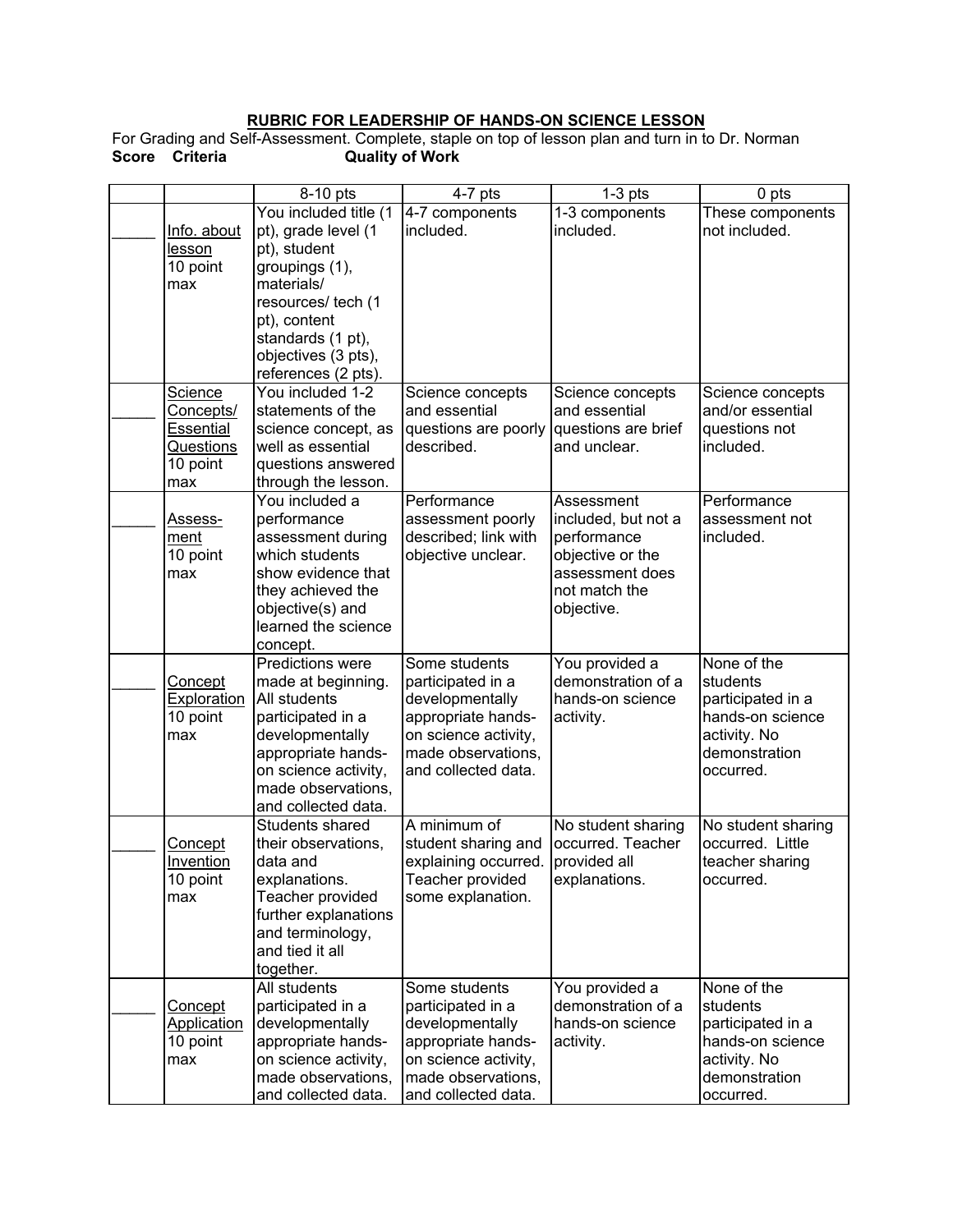# **Score Criteria Quality of Work**

|                                                            | 5 pts                                                                                                  | $3-4$ pts                                                                                 | $1-2$ pts                                                                                 | 0 pts                                                                                    |
|------------------------------------------------------------|--------------------------------------------------------------------------------------------------------|-------------------------------------------------------------------------------------------|-------------------------------------------------------------------------------------------|------------------------------------------------------------------------------------------|
| <b>Science</b><br>Content<br>5 point max                   | Your team provided<br>a thorough<br>Background explanation of the<br>science content<br>background.    | Your team provided<br>a short explanation<br>of the science<br>content background.        | Your team provided<br>an incomplete<br>explanation of the<br>science background.          | Your team provided<br>a poor explanation<br>of the science<br>background.                |
| <b>SDAIE</b><br><b>Strategies</b><br>5 point max           | <b>Five SDAIE</b><br>strategies are<br>explained.                                                      | 3-4 SDAIE<br>strategies are<br>explained.                                                 | 1-2 SDAIE<br>strategies are<br>explained.                                                 | No SDAIE strategies<br>are explained.                                                    |
| with<br><b>Disabilities</b><br>5 point max   included.     | Adaptations Five adaptations to<br>for Students meet the needs of<br>students with<br>disabilities are | 3-4 adaptations to<br>meet the needs of<br>students with<br>disabilities are<br>included. | 1-2 adaptations to<br>meet the needs of<br>students with<br>disabilities are<br>included. | No adaptations to<br>meet the needs of<br>students with<br>disabilities are<br>included. |
| to real life<br>5 point max                                | Applications Five applications to<br>everyday life are<br>described.                                   | 3-4 applications to<br>everyday life are<br>described.                                    | 1-2 applications to<br>everyday life are<br>described.                                    | No applications to<br>everyday life are<br>described.                                    |
| Interactive<br>Relevant<br><b>Web Sites</b><br>5 point max | You included 5 web<br>sites with<br>descriptions and<br>links to the sites.                            | You included 3-<br>4websites with<br>descriptions and<br>links to the sites.              | You included 1-<br>2websites with<br>descriptions and<br>links to the sites.              | You included no<br>web sites with<br>descriptions and<br>links to the sites.             |
| Literature<br><b>Books</b><br>5 point max                  | You showed 5<br>children's books.                                                                      | You showed 3-4<br>children's books.                                                       | You showed 1-2<br>children's books.                                                       | Children's books not<br>included.                                                        |
| Handout &<br>Presenta-<br>tion<br>5 point max              | Included all parts of<br>the Lesson Plan.                                                              | Included more than<br>half of the parts.                                                  | Included less than<br>half of the parts.                                                  | Handout not passed<br>out to each student<br>or didn't do<br>presentation.               |
| Arts<br>5 point max                                        | You integrated one<br>or more arts<br>standards,<br>integrated in a<br>meaningful way.                 | Arts included in<br>some way, but did<br>not integrate<br>standards.                      | Little relation to arts<br>included.                                                      | Arts not included.                                                                       |

Total Points \_\_\_\_\_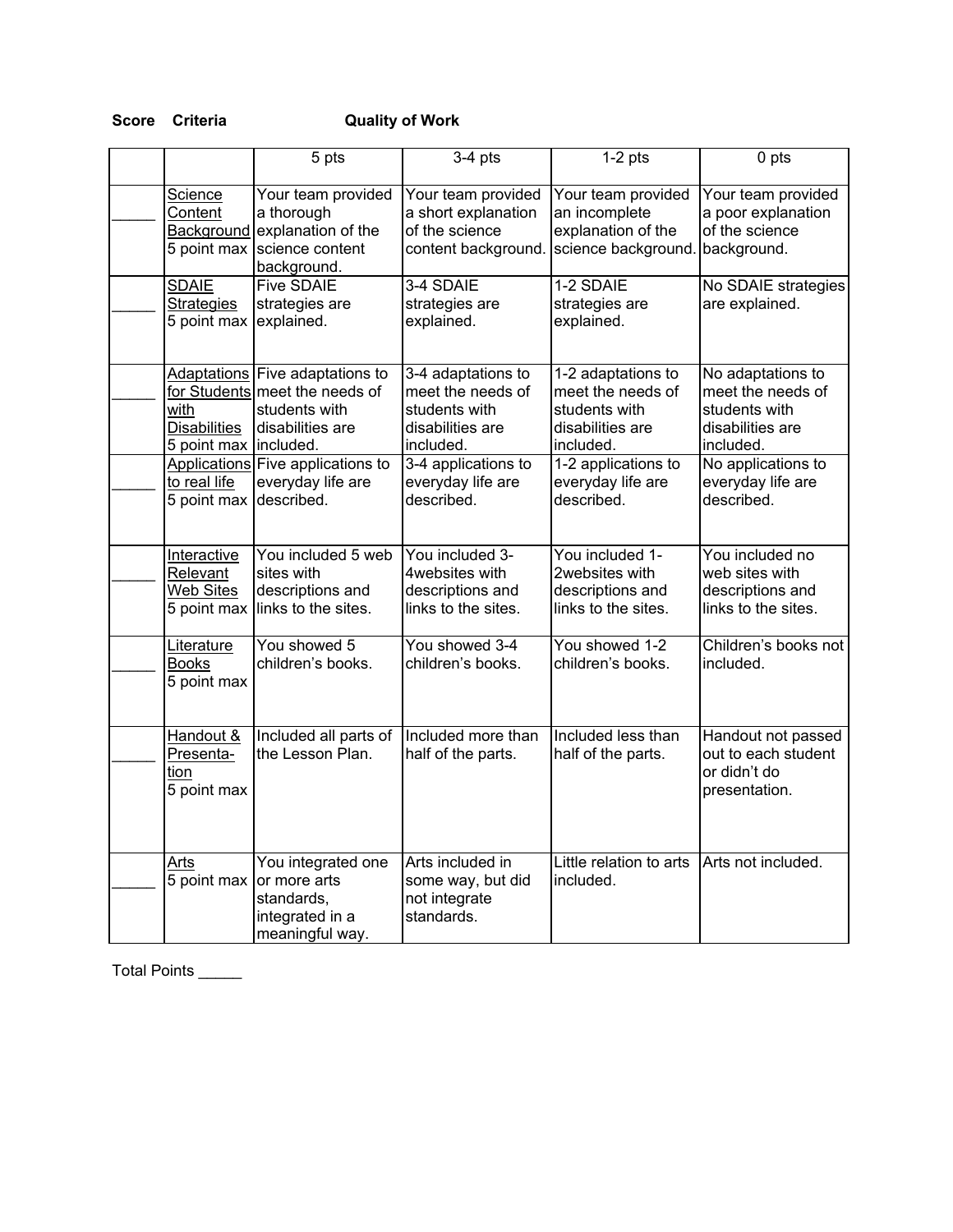### **EDMS 545 Science Education - Tentative Schedule Wednesdays 8:00-2:15, UH460**

For Next Class W Sept. 1 – Morning Ch. 1-5 Orientation to Class; index card IDs Private Universe: What causes the seasons? Understanding science concepts. The Learning Cycle Model of Instruction Writing Objectives for Student Learning Learning Cycle Lesson Collaboration Skills and Cooperative Learning: Toys in Space Course Handouts Book overview Writing Science Concept Definitions and Essential Questions Video: Understanding by Design 1 Learning Cycle Lesson 2 Library Resources and Web Sites for Science Teaching Team time for Learning Cycle Lessons Assignment: Bring CA Science Content Standards to next class http://www.cde.ca.gov/be/st/ss/ Assignment: Talk to Cooperating Teacher – science unit topics; teach when student teaching  $\overline{W}$  Sept. 8 - Morning Ch.6-7 Turn in Reading Accountabilities Ch. 2-5 Team 1 – Leadership of Hands-on Science Lesson - Matter Science Process Skills and Scientific Attitudes Bring Science Content Standards to class: California Science Content Standards Activity Video: Understanding by Design 2 Discuss Action Research Project

 Team 2 – Leadership of Hands-on Science Lesson – Heat Teaching English Language Learners in Science Team time for Learning Cycle Lessons Assignment: Talk to Cooperating Teacher – science unit topics; teach when student teaching

# W Sept.15 - Morning Ch.8-10

 Turn in Reading Accountabilities Ch. 7-8 Team 3 – Leadership of Hands-on Science Lesson – Magnetism Performance Assessments Video: Understanding by Design 3 Action Research Project time Discuss Moon Journals Assignment Moon Journals Assignment time

 Team 4 – Leadership of Hands-on Science Lesson – Electricity Developing Criteria for Assessing Learning and Using Rubrics to Show Criteria For next class: Bring Resources for Moon Journals Writing and Art Activities Unit Planning time and Action Research Project time

Reading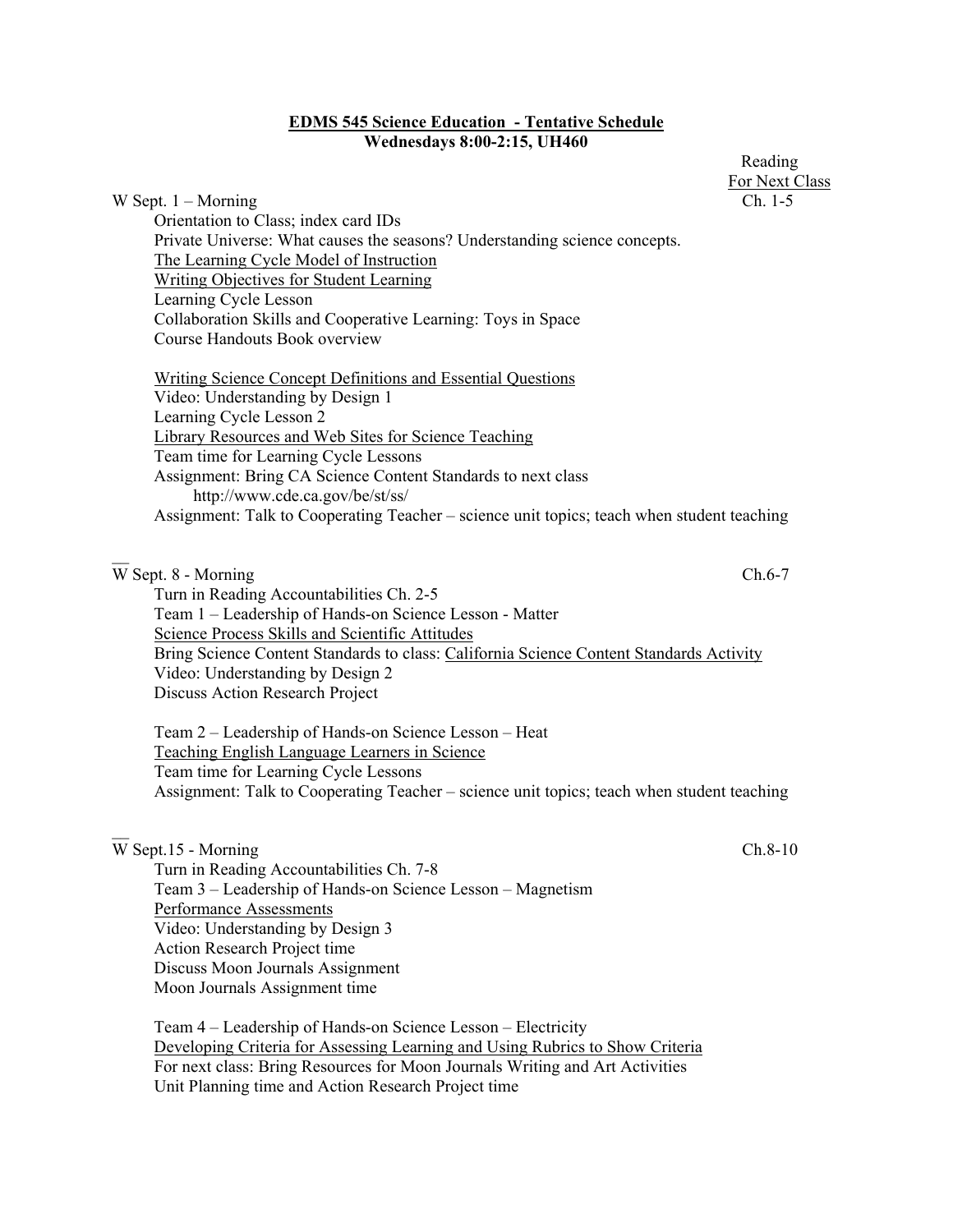| W Sept.22 - Morning<br>Turn in Reading Accountabilities Ch.8-10<br>Team 5 - Leadership of Hands-on Science Lesson - Sound<br><b>Concept Mapping</b><br>Bring Resources for Moon Journals Writing and Art Activities<br>Moon Journals Writing and Art Activities<br>Bring Topic for Science Unit, as assigned by Cooperating Teacher<br>Bring books and resources for Science Units<br>Discuss Units/Unit Planning time<br>Team 6 – Leadership of Hands-on Science Lesson – Light<br><b>Integrating Writing into Science Activities</b><br>Discuss Science Exploratorium<br>Science Exploratorium Planning time and Action Research Project time | $Ch.11-13$                   |
|-------------------------------------------------------------------------------------------------------------------------------------------------------------------------------------------------------------------------------------------------------------------------------------------------------------------------------------------------------------------------------------------------------------------------------------------------------------------------------------------------------------------------------------------------------------------------------------------------------------------------------------------------|------------------------------|
| W Sept. 29 - Morning<br>Turn in Reading Accountabilities Ch. 11-13<br>Team 7 – Leadership of Hands-on Science Lesson – Weather<br>Science Curriculum Kits and State Approved Texts<br>Complete PCP Rubrics in class<br>Turn in Science Action Research Project and Discuss<br>Team 8 – Leadership of Hands-on Science Lesson – Space Science<br>Science Projects, Student Research, Science Fairs                                                                                                                                                                                                                                               | $Ch.14-16$<br>Choate sci.ch. |
| Science Exploratorium Planning time and Unit Planning time<br>W Oct. 6 - Morning<br>Turn in Reading Accountabilities Ch. 14-16<br>Turn in 1 page Lesson for Science Exploratorium and 1/2-1 page "Data Sheet"<br>Team 9 - Leadership of Hands-on Science Lesson - Geology<br>Inclusion and Teaching Science to Students with Special Needs<br>Unit Planning time                                                                                                                                                                                                                                                                                | Ch.17-18                     |
| Team 10 - Leadership of Hands-on Science Lesson - Oceans<br>Inclusion continued.                                                                                                                                                                                                                                                                                                                                                                                                                                                                                                                                                                |                              |
| W Oct. 13 - Morning<br>Science Exploratorium at Elementary School<br>Turn in Reading Accountabilities Ch. 17-18<br>Team 11 – Leadership of Hands-on Science Lesson – Plants<br>California Science Frameworks<br>National Science Education Standards<br>Unit Planning time                                                                                                                                                                                                                                                                                                                                                                      | Ch.19-21                     |
| W Oct. 20 - Morning<br>Turn in Reading Accountabilities Ch. 19-21<br>Team 12 – Leadership of Hands-on Science Lesson – Animals<br>Safety in the Science Class<br>Turn in Exploratorium Reflection/Complete PCP Rubrics with Rationales<br>Turn in Units/ Unit Presentations<br>Team 13 - Leadership of Hands-on Science Lesson - Nutrition/Fitness                                                                                                                                                                                                                                                                                              |                              |